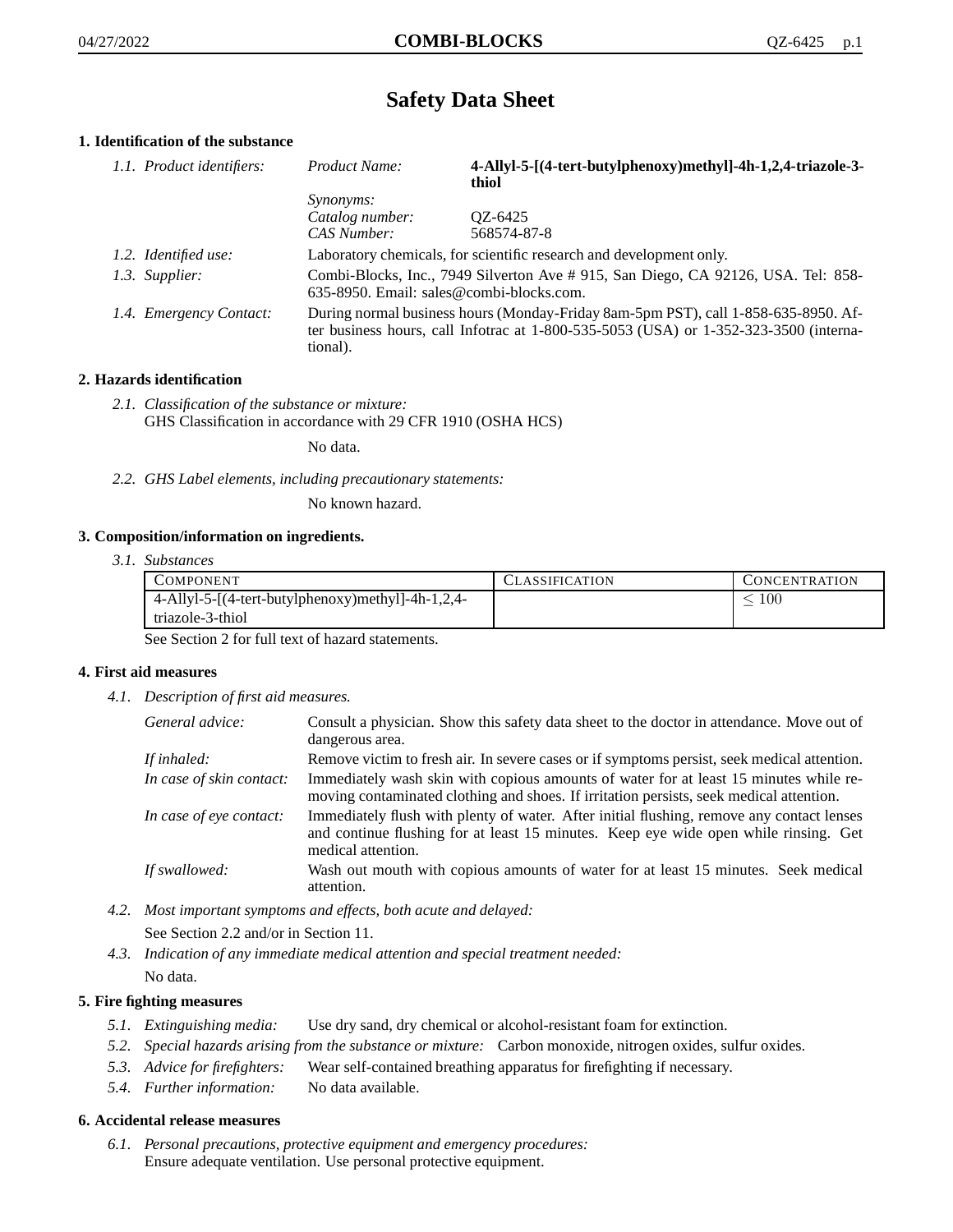- *6.2. Environmental precautions:*
	- Should not be released into the environment. See Section 12 for additional ecological information.
- *6.3. Methods and materials for containment and cleaning up:* Sweep up or vacuum up spillage and collect in suitable container for disposal.
- *6.4. Reference to other sections:* Refer to protective measures listed in Sections 8 and 13.

## **7. Handling and storage**

- *7.1. Precautions for safe handling:* Avoid contact with skin and eyes. Avoid inhalation of vapour or mist. Keep away from sources of ignition - No smoking. Take measures to prevent the build up of electrostatic charge. For precautions see section 2.2.
- *7.2. Conditions for safe storage, including any incompatibilities:* Store refrigerated. Keep container tightly closed in a dry and well-ventilated place. Containers which are opened must be carefully resealed and kept upright to prevent leakage.
- *7.3. Specific end use(s):* Laboratory chemicals, for scientific research and development only.

## **8. Exposure Controls / Personal protection**

*8.1. Control parameters:*

*Components with workplace control parameters:* Contains no substances with occupational exposure limit values. *8.2. Exposure controls:*

*Appropriate engineering controls:* Ensure that eyewash stations and safety showers are close to the workstation location. Ensure adequate ventilation, especially in confined areas.

*Personal protective equipment:*

| Eye/face protection:    | Wear appropriate protective eyeglasses or chemical safety goggles as described by OSHA's<br>eye and face protection regulations in 29 CFR 1910.133 or European Standard EN166.                                                                                                                                         |
|-------------------------|------------------------------------------------------------------------------------------------------------------------------------------------------------------------------------------------------------------------------------------------------------------------------------------------------------------------|
| Skin protection:        | Handle with gloves. Gloves must be inspected prior to use. Use proper glove removal<br>technique (without touching glove's outer surface) to avoid skin contact with this product.<br>Dispose of contaminated gloves after use in accordance with applicable laws and good<br>laboratory practices. Wash and dry hands |
| <b>Body Protection:</b> | Complete suit protecting against chemicals, Flame retardant antistatic protective clothing.,<br>The type of protective equipment must be selected according to the concentration and<br>amount of the dangerous substance at the specific workplace.                                                                   |
| Respiratory protection: |                                                                                                                                                                                                                                                                                                                        |

Control of environmental exposure: Prevent further leakage or spillage if safe to do so. Do not let product enter drains.

## **9. Physical and chemical properties**

*9.1. Information on basic physical and chemical properties*

| (a)                          | Appearance:                                   | No data  |
|------------------------------|-----------------------------------------------|----------|
| (b)                          | Odour:                                        | No data  |
| (c)                          | Odour Threshold:                              | No data  |
| (d)                          | pH:                                           | No data  |
| (e)                          | Melting point/freezing point:                 | No date. |
| (f)                          | Initial boiling point and boiling range:      | No data  |
| (g)                          | Flash point:                                  | No data  |
| (h)                          | Evaporatoin rate:                             | No data  |
| (i)                          | Flammability (solid, gas):                    | No data  |
| (j)                          | Upper/lower flammability or explosive limits: | No data  |
| (k)                          | Vapour pressure:                              | No data  |
| $\left( \frac{1}{2} \right)$ | Vapour density:                               | No data  |
| (m)                          | Relative density:                             | No data  |
| (n)                          | Water solubility:                             | No data  |
| $\circ$                      | Partition coefficient: n-octanol/water:       | No data  |
| (p)                          | Auto-ignition:                                | No data  |
| (q)                          | Decomposition temperature:                    | No data  |
| (r)                          | Viscosity:                                    | No data  |
| (s)                          | Explosive properties:                         | No data  |
| (t)                          | Oxidizing properties:                         | No data  |